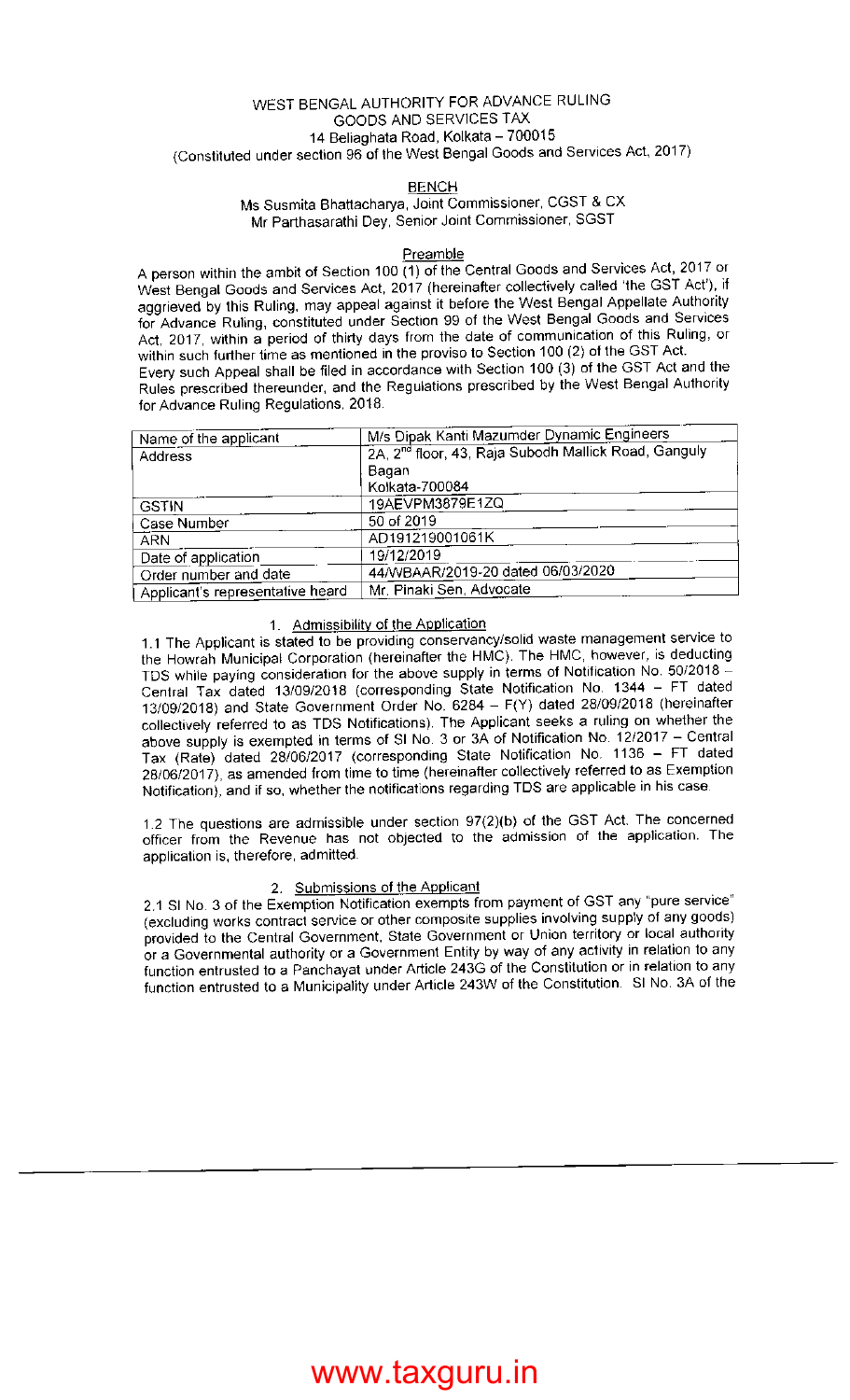Exemption Notification extends it to a "composite supply\_of goods and services" in which the value of supply of goods constitutes not more than 25 per cent of the value of the said composite supply.

2.2 The Applicant submits that the recipient, being a municipal corporation, is a local authority. He submits copies of the work orders issued, specification and terms and conditions of the work etc. to establish that he supplies pure service and, therefore, the exemption under sl No. 3 of the Exemption Notification applies to his supplies.

### 3. Submission of the Revenue

3.1 The concerned officer of the Revenue has commented that the above-mentioned work of the applicant is covered under Notification No 1136 F.T. dated 28/06/2017 and exempted from paying of tax.

#### 4. Observations and findinqs of the Bench

4.1 In its Circular No. 51/25/2018-GST dated 31/07/2018 the Central Government clarifies that the service tax exemption at serial No. 25(a) of Notification No. 2512012 dated 20/06/2012 (hereinafter the ST Notification) has been substantially, although not in the same form, continued under GST vide Sl No. 3 and 3A of the Exemption Notification. Sl No. 25(a) of the ST notification under the service tax exempts "services provided to the Government, <sup>a</sup> local authority or a governmental authority by way of water supply, public health, sanitation, conservancy, solid waste management or slum improvement and up-gradation." The circular further explains in relation to the specific issue of ambulance service to the Government by <sup>a</sup> private service provider (PSP) that such service is a function of 'public health' entrusted to Municipalities under Art 243W of the Constitution, and, therefore, eligible for exemption under Sl No. 3 or 34 of the Exemption Notification.

4.2 The above Circular leaves no doubt that the phrase 'in relation to any function', as applied to Sl No. 3 or 3A above, makes no substantial difference between Sl No. 25(a) of the ST Notification and Sl No. 3 or 3A of the Exemption Notification. Under the previous service tax regime, the exemption was limited to certain functions specified in Sl No. 25(a) of the ST Notification, whereas, under the GST the ambit has been broadened to include any such functions that are performed by a panchayat or a municipality under specific provisions of the Constitution. These functions are in the nature of public welfare service that the governments on their own, and sometimes through governmental authorities/entities, do provide to the citizens. When the activity is in relation to any such function, the supply to the governments or governmental authorities/entities or local authorities is exempt from paying GST under Sl No. 3 or 3A of the Exemption Notification, provided it is either a pure service or a composite supply, where supply of goods does not constitute more than 25% of lhe value.

4.3 The Applicant's eligibility under SI No. 3 or 3A of the Exemption Notification should, therefore, be examined from three aspects: (1) whether the supply being made is pure service or a composite supply, where supply of goods does not exceed more than 25% of the value of the supply, (2) whether the recipient is government, local authority, governmental authority or a government entity, and (3) whether the supply is being made in relation to any function entrusted to a panchayat or a municipality under the Constitution, as clarified in the above paragraphs.

4.4 The recipient is a municipal corporation, which is a local authority as defined under section 2(69) of the GST Act.

# www.taxguru.in